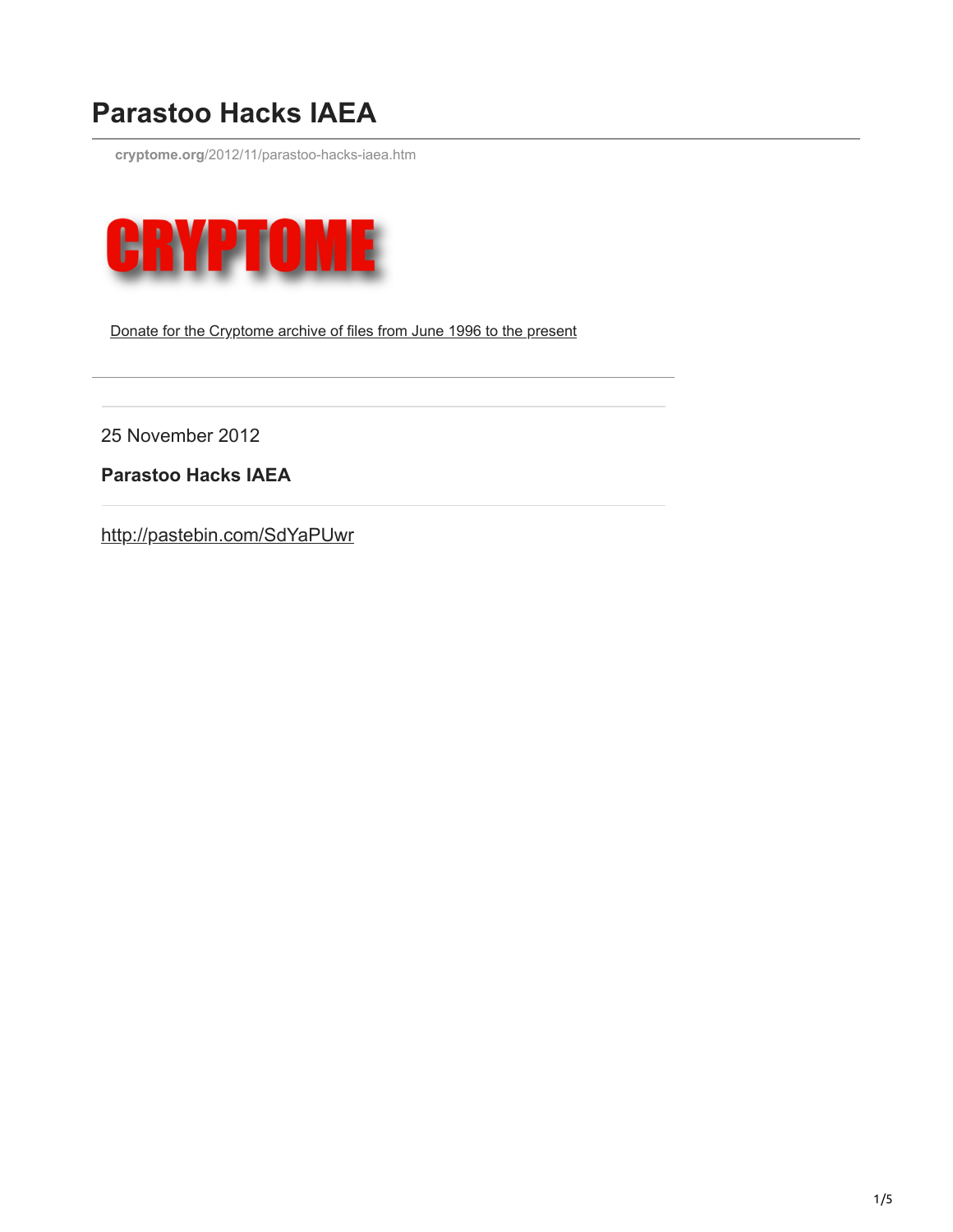## 1.OPENING

PARASTOO IS SPEAKING . ITS OUR FIRST PUBLIC MESSAGE . YOU WILL BE HEARING GAME CHANGING NEWS FROM US FREQUENTLY FROM NOW ON . THESE SMALL MESSAGES WILL FIND RIGHT **AUDIFNCES** WITHOUT ANY CRYPTOEFFORT WHILE BEING CRYPTIC . WE DO NOT BELONG TO THIS TWITTER-STYLE DAY AND AGE SO HAVE A CRACK AT IT FREELY HOWEVER YOU WISH WITH HASHTAGS , G+s AND ..PASTEBINS .

2.FLYING OVER DIMONA

ISRAEL OWNS A PRACTICAL NUCLEAR ARSENAL , TIED TO A GROWING MILITARY BODY AND IT IS NOT A MEMBER OF INTERNATIONALLY RESPECTED NUCLEAR , BIOCHEMICAL AND CHEMICAL **AGREEMENTS** WITH A HISTORY OF ATTACKING U.S PROPERTIES , ARAB COUNTRIES AND ASSASSINATION EPISODES OF ALL STRIPS ( PLUS SUPPOSEDLY-FAKE PASSPORTS THAT APPARENTLY WORK BETTER THAN THE REAL ONES ) , PARASTOO DECIDED TO ASK ITS VERY FIRST QUESTION FROM A NICE 161.5.7.253 AT VIENNA . FOLLOWING PERSONAS WERE FOUND IN REACH : A53080[at]SAKURA.KUDPC.KYOTO-U.AC.JP AAHAASZ[at]UTIAS.UTORONTO.CA ABDELHAYSALAH[at]YAHOO.COM ABD[at]LANL.GOV AD[at]CCR.JUSSIEU.FR AHMEDASAAD68[at]YAHOO.COM AKIBA[at]NAKA.JAERI.GO.JP ALAIN.ALLOUCHE[at]UP.UNIV-MRS.FR ALEXANDER.KRAMIDA[at]NIST.GOV ALFRED.MUELLER[at]IAMP.PHYSIK.UNI-GIESSEN.DE ALIMOV[at]IPC.RSSI.RU ALLAN[at]PHYS.STRATH.AC.UK AMSEZANE[at]CTSPS.CAU.EDU ANNICK.SUZOR-WEINER[at]PPM.U-PSUD.FR A.POSPIESZCZYK[at]FZ-JUELICH.DE A.P.ZAKHAROV[at]IPC.RSSI.RU ARTEMOV[at]INP.UZ BARABAV[at]SAT.IPP-GARCHING.MPG.DE BARRA[at]CAB.CNEA.GOV.AR BERNARD[at]PHYSICS.UNLV.EDU B.GILBODY[at]QUEENS-BELFAST.AC.UK B.MCLAUGHLIN[at]AM.QUB.AC.UK BRAAMS[at]MATHCS.EMORY.EDU BRIDI[at]IAP.TUWIEN.AC.AT BROOKS[at]FUSION.GAT.COM BROUILLARD[at]FYAM.UCL.AC.BE CAUSEY[at]CA.SANDIA.GOV CHIB[at]TOKAMAK.RU CJF[at]LANL.GOV COHEN[at]LANL.GOV CSCPAL38[at]AREA.BA.CNR.IT CSCPMC05[at]AREA.BA.CNR.IT CSKINNER[at]PPPL.GOV DEFRANCE[at]FYAM.UCL.AC.BE DEFRANCE[at]PAMO.UCL.AC.BE D.FURSA[at]MURDOCH.EDU.AU DIEGOARBO[at]YAHOO.COM DKATO[at]NIFS.AC.JP DLEM[at]POWER.UFSCAR.BR DPC[at]IPP.MPG.DE D.REITER[at]FZ-JUELICH.DE DSTOTLER[at]PPPL.GOV EADENHAR[at]WISC.EDU ELENA[at]SUNINP.TASHKENT.SU ERREA[at]ZIPI.QUI.UAM.ES EVANS[at]APOLLO.GAT.COM EVELYNE.ROUEFF[at]OBSPM.FR E.VIETZKE[at]FZ-JUELICH.DE FANTZ[at]PHYSIK.UNI-AUGSBURG.DE FRITSCH[at]HMI.DE FUHY[at]SUN.IHEP.AC.CN FUSSMANN[at]IPP.MPG.DE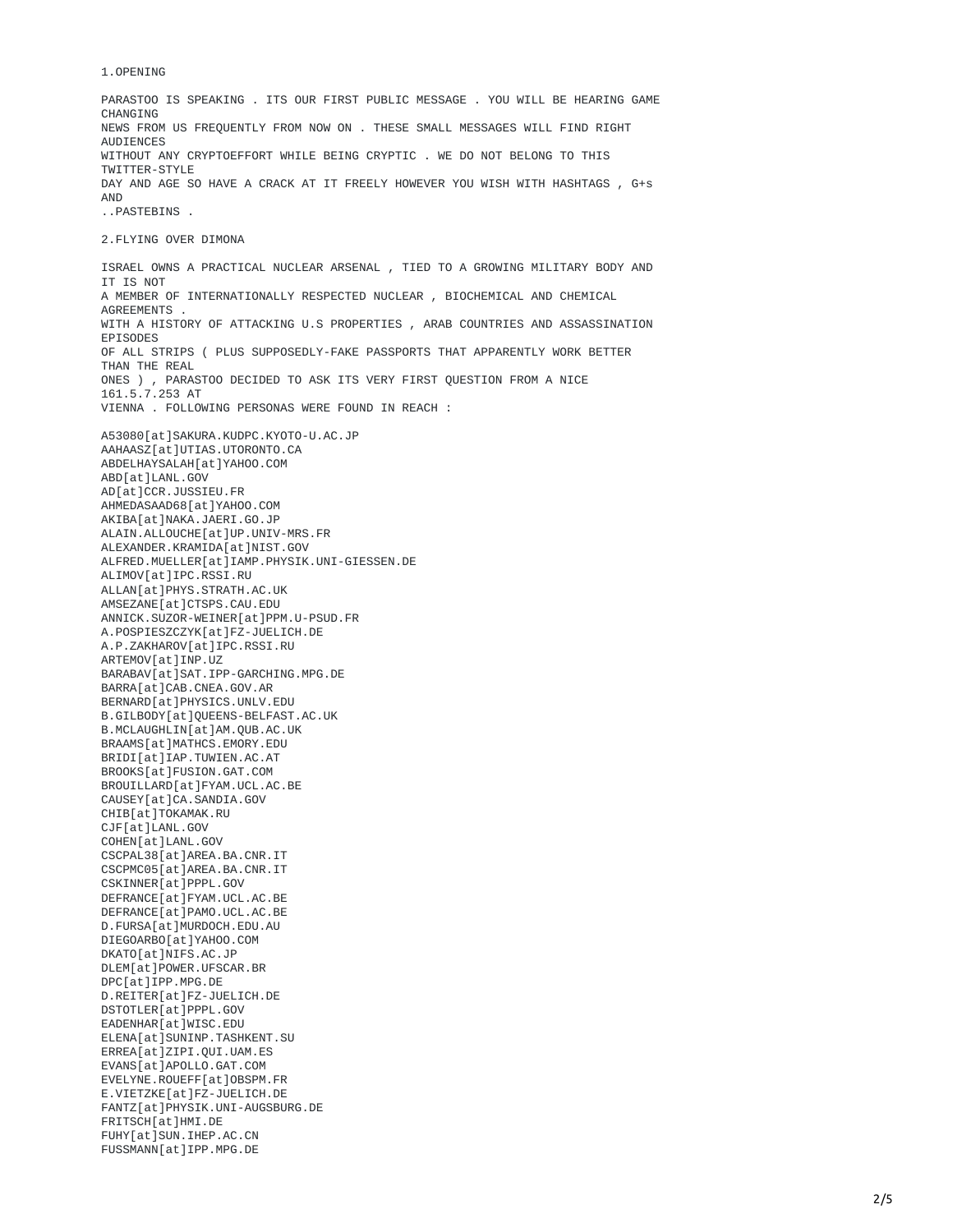GC[at]T4.LANL.GOV GILLES.MAYNARD[at]PGP.U-PSUD.FR GRAEME.LISTER[at]SYLVANIA.COM GUIRLET[at]DRFC.CAD.CEA.FR GULYASL[at]CSELES.ATOMKI.HU HASSOUNI[at]LIMHP.UNIV-PARIS13.FR HATANO.YOSHIHIKO[at]JAEA.GO.JP <code>HAVENER[at]MAIL.PHY.ORNL.GOV</code> HOEKSTRA[at]KVI.NL H\_TANAKA[at]SOPHIA.AC.JP I.BRAY[at]MURDOCH.EDU.AU IMAI[at]NUCLENG.KYOTO-U.AC.JP IOAN.SCHNEIDER[at]UNIV-LEHAVRE.FR ISMANUEL.RABADAN[at]UAM.ES JANPETTER.HANSEN[at]FI.UIB.NO JCOLGAN[at]LANL.GOV JEFFREY.FUHR[at]NIST.GOV JKSTEPH[at]MSN.COM JLCH[at]IPP.AC.CN J.TENNYSON[at]UCL.AC.UK JWDAVIS[at]STARFIRE.UTIAS.UTORONTO.CA K.AGGARWAL[at]QUB.AC.UK KAREN.OLSEN[at]NIST.GOV KATO.DAIJI[at]NIFS.AC.JP KATO.TAKAKO[at]NIFS.AC.JP KBECKER[at]STEVENS-TECH.EDU KHOMA[at]UZHGOROD.UKRSAT.COM KIERAN.MCCARTHY[at]CIEMAT.ES KLAUS-DIETER.ZASTROW[at]JET.UK KNORDLUN[at]ACCLAB.HELSINKI.FI KONSTANTINOS.KATSONIS[at]LPGP.U-PSUD.FR KOSTAS\_DIMI[at]YAHOO.COM KRIEGER[at]IPP.MPG.DE KRSTICP[at]ORNL.GOV KUBO.HIROTAKA[at]JAEA.GO.JP KUPR[at]BOCHVAR.RU LAVANIYA[at]IPR.RES.IN LAVROV[at]POBOX.SPBU.RU LISITSA[at]NFI.KIAE.RU L.MENDEZ[at]UAM.ES LUOZM[at]SCU.EDU.CN LYUBLINSKI[at]MTU-NET.RU <code>MADISON[at]UMR.EDU</code> <code>MAMIKO.SASAO[at]QSE.TOHOKU.AC.JP</code> <code>MARGUERITE.CORNILLE[at]OBSPM.FR</code> <code>MARIE-LISE.DUBERNET</code>[at]OBSPM.FR <code>MARIO.CAPITELLI[at]BA.IMIP.CNR.IT</code> <code>MARTIN.OMULLANE[at]JET.UK</code> <code>MARTYN[at]NFI.KIAE.RU</code> <code>MATEJCIK[at]FMPH.UNIBA.SK</code> <code>MATEJ.MAYER[at]IPP.MPG.DE</code> MATS.LARSSON[at]PHYSTO.SE <code>MAZULIV[at]SINTEZ.NIIEFA.SPB.SU</code> <code>MAZZITELLI[at]FRASCATI.ENEA.IT</code> <code>MCCARROL[at]CCR.JUSSIEU.FR</code> <code>MENEZES[at]IFI.UNICAMP.BR</code> <code>MEYERFW[at]ORNL.GOV</code> MICHAEL.CRISP[at]SCIENCE.DOE.GOV <code>MIMA[at]ILE.OSAKA-U.AC.JP</code> <code>MINEO[at]YAMAGUCHI-U.AC.JP</code> <code>MIZUMI[at]NIFS.AC.JP</code> M.PANOV[at]MAIL.IOFFE.RU <code>MPETROV[at]NPD.IOFFE.RU</code> MUKOYAMA[at]KANSAIGAIDAI.AC.JP NAKANO.TOMOHIDE[at]JAEA.GO.JP NICOLAS.BEKRIS[at]HVT.FZK.DE NICOL.PEACOCK[at]UKAEA.ORG.UK <code>NIKULIN[at]ASTRO.IOFFE.RSSI.RU</code> OHNO[at]EES.NAGOYA-U.AC.JP OKUNO[at]PHYS.METRO-U.AC.JP OLSEN[at]NIST.GOV ONDAKO[at]IT.OSHA.SUT.AC.JP PAUL.COAD[at]JET.UK PEEK[at]LOSALAMOS-NM.COM PENZHORN[at]WEB.DE PFAINSTEIN[at]GMAIL.COM PISAREV[at]PLASMA.MEPHI.RU RAJSRFPH[at]IITR.ERNET.IN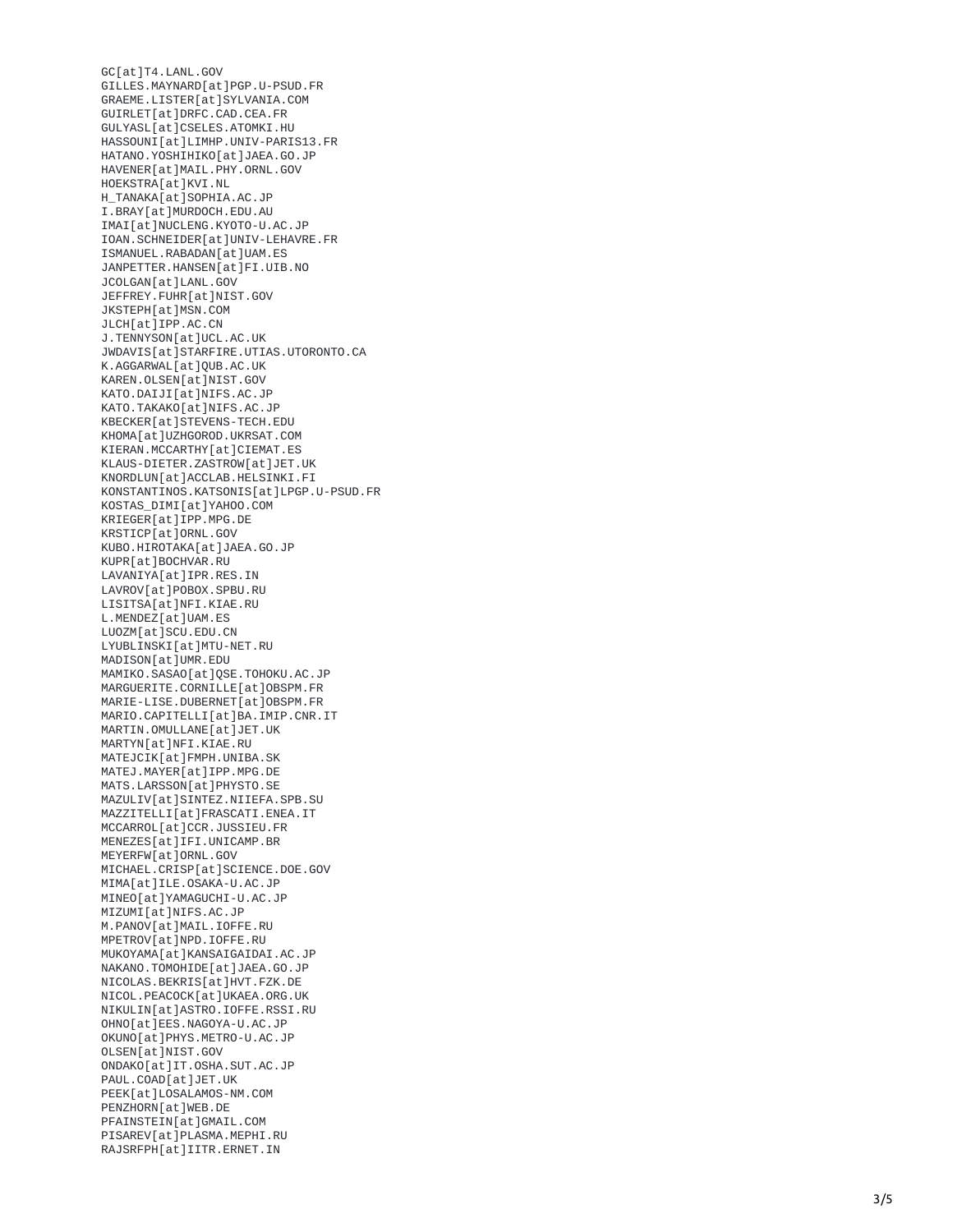R.CELIBERTO[at]POLIBA.IT RDOERNER[at]UCSD.EDU RGOLDSTON[at]PPPL.GOV RINAD[at]IPC.RSSI.RU R.JANEV[at]FZ-JUELICH.DE RMAJESKI[at]PPPL.GOV RONALD.MCCARROLL[at]DIAM.JUSSIEU.FR ROOT[at]ARIEL.TASHKENT.SU ROTH[at]IPP.MPG.DE SALAH[at]COMSATS.NET.PK SCHULTZD[at]ORNL.GOV SOLOVEV[at]MANU.EDU.MK SUMMERS[at]PHYS.STRATH.AC.UK TAKAKO[at]NIFS.AC.JP TANABE[at]NUCL.KYUSHU-U.AC.JP TAWARA[at]PHYS.KSU.EDU TCHO3[at]YBB.NE.JP THOMAS.SCHWARZ-SELINGER[at]IPP.MPG.DE TIBERIU.MINEA[at]PGP.U-PSUD.FR TILMANN.MAERK[at]UIBK.AC.AT TOSHIMA[at]BK.TSUKUBA.AC.JP TRZHASK[at]MT5605.SPB.EDU U.SAMM[at]FZ-JUELICH.DE VAINSH[at]SCI.LEBEDEV.RU V.PHILIPPS[at]FZ-JUELICH.DE VTARNOVS[at]STEVENS.EDU WAT[at]HRC.TOYAMA-U.AC.JP WEST[at]FUSION.GAT.COM WGE[at]IPP.MPG.DE WOJ[at]IPP.MPG.DE WOLFGANG.WIESE[at]NIST.GOV YAN\_JUN[at]IAPCM.AC.CN YJRHEE[at]KAERI.RE.KR YOSHIDA[at]RIAM.KYUSHU-U.AC.JP YURI.RALCHENKO[at]NIST.GOV ZDENEK.HERMAN[at]JH-INST.CAS.CZ ZHANG[at]LANL.GOV WE ASK THESE INDIVIDUALS TO SIGN A PETITION DEMANDING AN OPEN IAEA INVESTIGATION INTO ACTIVITIES AT DIMONA . WE WOULD LIKE TO ASSERT THAT WE HAVE EVIDENCES SHOWING THERE ARE BEYOND-HARMFUL OPERATIONS TAKING PLACE AT THIS SITE AND THE ABOVE LIST WHO TECHNICALLY HELP IAEA COULD BE CONSIDERED A PARTNER IN CRIME SHOULD AN ACCIDENT HAPPEN THERE . IN SUCH CASE , MANY PEOPLE WOULD LIKE TO AT LEAST ASK SOME **OUESTIONS** AND PARASTOO WILL PUBLISH WHEREABOUTS OF EVERY SINGLE ONE OF THESE INDIVIDUALS ALONGSIDE WITH BITS OF HELPFUL PERSONAL AND PROFESSIONAL DETAILS . 3.GOOD APT HUNTING HAVING DESIRES TO HELP IAEA CONTINUE ITS INTERNATIONALLY FAIR HUMANITARIAN DUTIES AND CONSIDERING STUXNETIZING NUCLEAR STUFF IS GETTING EASIER EVERYDAY LIKE : 161.5.7.60 DEFINE('DB\_HOST','LOCALHOST'); DEFINE('DB\_USER','WEBUSR'); DEFINE('DB\_PASSWORD','WEBUSR[at]123'); DEFINE('DB\_NAME','NF\_DB'); ---------------------------------- //RESPECTS TO : N.OTSUKA[at]IAEA.ORG ---------------------------------- \$SYSTEM\_DBHOST="LOCALHOST"; \$SYSTEM\_DBUSER="ROOT"; \$SYSTEM\_DBPASS="PGSQL"; \$SYSTEM\_DBNAME="ISOHIS"; BEFORE THEY GET ARAMCOED BY IRRESPONSIBLE ENTITIES , WE TOOK ANOTHER STEP FORWARD AND GRABBED A TOTAL BACKUP . WE ARE REASSURING IAEA THAT THEIR CRITICAL INFORMATION IS SAFE WITH US AS WE ARE BROTHERS , HOWEVER , WE CAN NOT GUARANTEE THE SAME IF A WESTERN-FAVORED ELEMENT ENTERTAINS ANOTHER SIP OF MOTORBIKE&MAGNETBOMB COCKTATI A 9 INCH LONG LULZ-ERA PUNCHLINE DOESN'T HURT .DAMN IT MIGHT EVEN HELP THE